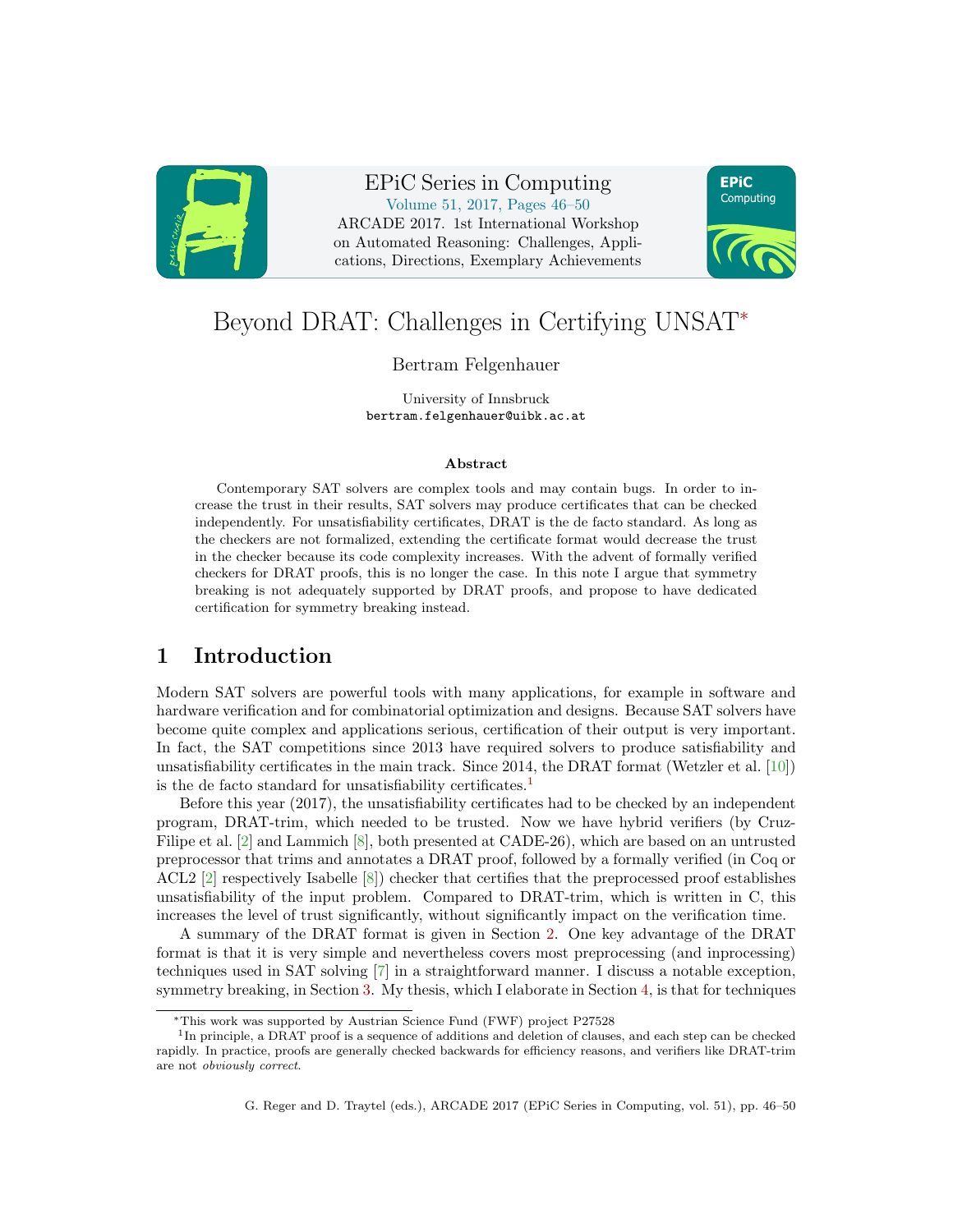like symmetry breaking, encoding proofs into DRAT is inferior to having a standalone certifier or an extension of the DRAT format for that purpose. Finally, Section [5](#page-3-0) discusses the proposal, based on the discussion during ARCADE.

#### <span id="page-1-0"></span>2 Unsatisfiability and DRAT

A SAT instance is a propositional formula in conjunctive normal forms (CNFs); the objective is to find an assignment of the propositional variables to true or false such that the formula becomes true, or to demonstrate that no such assignment exists. Formally, a CNF  $F$  is a finite set of clauses, where each clause  $C$  is a finite set of literals, and each literal is either a variable  $x, y, \ldots \in X$  or a negation of a variable  $\neg x, \neg y, \ldots$ . Given a valuation  $\alpha : X \to \{\mathsf{T}, \mathsf{F}\}\,$ , which we extend to literals by letting  $\alpha(\neg x) = \neg \alpha(x)$ , the value of F is given by

$$
\alpha(F) = \bigwedge_{C \in F} \bigvee_{l \in C} \alpha(l).
$$

The CNF F is satisfiable if  $\alpha(F) = \mathsf{T}$  for some assignment  $\alpha$ ; otherwise, it is unsatisfiable. It is very easy to verify satisfiability; all that is required is a satisfying assignment.

For certifying unsatisfiabilty, we need to prove the absence of satisfying assignments. DRAT is a clausal proof format which works by modifying the CNF while maintaining satisfiability, until a CNF containing the empty clause is reached, which is trivially unsatisfiable. Each step consists of either deleting a clause, which trivially preserves satisfiability, or adding a clause that is a resolution asymmetric tautology (RAT), which ensures that satisfiability is preserved. We extract the following observation from the proof that adding a RAT clause preserves satisfiability (cf. Järvisalo et al.  $[7,$  Proposition 1])

<span id="page-1-2"></span>**Observation 1.** If  $\alpha$  is a satisfying assignment for F and C has RAT on  $l \in C$  w.r.t. F, then either  $\alpha$  is a satisfying assignment for  $F \cup \{C\}$ , or we obtain a satisfying assignment from  $\alpha$ by assigning the literal l the value  $\mathsf T$  in  $\alpha$ .

As a consequence of this observation, any clause addition step of a DRAT proof can update at most one value of a satisfying assignment. (This restriction is not as severe as it may sound, because clause additions can be used to define new variables that do not occur in  $F$ , covering extended resolution [\[4\]](#page-4-4).)

<span id="page-1-3"></span>Remark 1. The polynomial time checkable propagation redundancy (PR) property [\[6\]](#page-4-5) (presented at CADE-26) is more versatile than the RAT property. Nevertheless, the way in which assignments are affected is still rather restricted. To wit, if a clause  $C$  is added to a CNF  $F$  by PR, and C is violated by an assignment  $\alpha$  satisfying F, then  $\alpha$  can be modified by updating a fixed set of variables to predetermined values to obtain an assignment satisfying  $F \wedge C$ . (The updated variables and their values are given by  $\omega$  in the proof [\[6,](#page-4-5) Theorem 1].)

### <span id="page-1-1"></span>3 Symmetry Breaking and DRAT

Many SAT instances (for example those arising from graph coloring) exhibit symmetries: permuting the variables of an assignment and possibly changing their polarity results in another satisfying assignment. For example, if  $\alpha$ :  $\{x, y\} \rightarrow \{\mathsf{T}, \mathsf{F}\}\$ is a satisfying assignment of the CNF  $F = (x \vee \neg y) \wedge (\neg x \vee y)$ , then  $\alpha' = \{x \mapsto \neg \alpha(y), y \mapsto \neg \alpha(x)\}$  satisfies F as well. The presence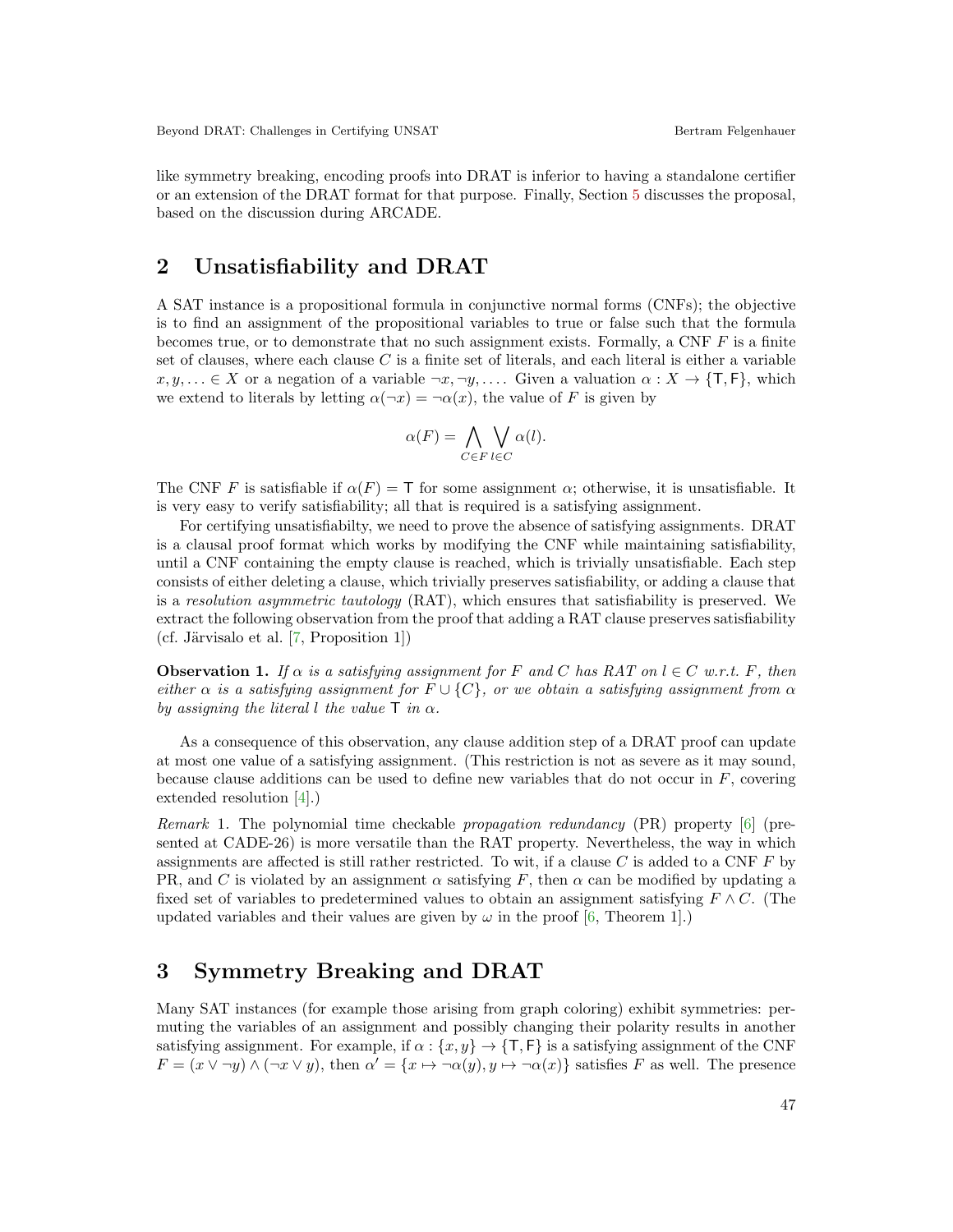of symmetries may cause an exponential blowup in the size of the SAT solver's search tree<sup>[2](#page-2-1)</sup>, and a similar blowup in the size of the resulting unsatisfiability certificates. In order to break such symmetries, one can add so-called *lex-leader* constraints to the SAT instance that assert that applying a given symmetry to the assignment represented in the CNF does not produce a smaller assignment (see, for example, Devriendt et al. [\[3\]](#page-4-6)). The resulting formula is equisatisfiable to the original one, i.e., if there is a satisfying assignment, but a lex-leader constraint for a particular symmetry is violated, we may switch to the smaller satisfying assignment induced by the symmetry; this process must terminate. The lex-leader constraints have the effect of pruning the search tree, often resulting in faster solving time and smaller certificates.

The main point concerning symmetry breaking for this note is that symmetry breaking relies on picking a lexicographically smallest assignment among a set of assignments that are symmetric to a given one, by an iterative process that may completely change the assignment. As a concrete example, the CNF  $F = (x \vee \neg y) \wedge (\neg x \vee y)$  allows adding a lex-leader constraint  $x \vee y$ (this is equivalent to  $(x, y) \geq_{\text{lex}} (\neg y, \neg x)$ ), but both x and y need to be updated simultaneously in order to obtain a satisfying assignment for  $F \wedge (x \vee y)$  when starting with the satisfying assignment  $\alpha = \{x \mapsto \mathsf{F}, y \mapsto \mathsf{F}\}.$ 

Recall that each step of a DRAT proof may change at most one literal of a satisfying assignment (cf. Observation [1\)](#page-1-2), so the lex-leader constraint cannot be added directly with DRAT steps. Nevertheless, Heule et al. [\[5\]](#page-4-7) showed that it is possible to encode (some) symmetry breaking with DRAT proofs, deriving lex-leader constraints for copies of the existing clauses using fresh variables. In a nutshell, to break a single symmetry (which is restricted to be an involution), one first defines a propositional variable  $z$  that is true if the desired lex-leader constraint is violated, then defines copies for each variable affected by the symmetry as either the original variable, if z is false, or the variable under the symmetry, if z is true. One then derives, for each clause, the clause obtained by replacing each variable by the corresponding copy, and the lex-leader constraint. Finally, one can delete the original clauses and the clauses defining z. All these steps can be encoded without too much difficulty in DRAT, but overall the process is anything but straightforward. Note that this is just for breaking a single symmetry; handling multiple symmetries is even more involved.

Remark 2. As we saw in Remark [1,](#page-1-3) the PR property is less restricted than the RAT property. In fact, it is possible to update  $\alpha = \{x \mapsto \mathsf{F}, y \mapsto \mathsf{F}\}\$  to  $\alpha = \{x \mapsto \mathsf{T}, y \mapsto \mathsf{T}\}\$  in a single step. (A similar update is performed in the encoding of the pigeon hole principle using PR steps in [\[6\]](#page-4-5).) However, this does not scale to large symmetries; a simultaneous swap of  $x_1, \ldots, x_n$ with  $y_1, \ldots, y_n$  without using fresh variables would have to be done one assignment at a time, and therefore require an exponential number of PR steps.

#### <span id="page-2-0"></span>4 Proposal

As we have seen in Section [3,](#page-1-1) there is a mismatch between DRAT, which is good at local modification of satisfying assignments that change one variable at a time and at making inferences that do not change the satisfying assignment at all, and *global* techniques like symmetry breaking that rely on changing assignments in a holistic way, for example by focusing on the lexicographically smallest one.

One motivation of encoding symmetry breaking in DRAT is that this way, only a DRAT verifier needs to be trusted. But for a formally verified checker, the trust is not based on the

<span id="page-2-1"></span><sup>&</sup>lt;sup>2</sup>In DPLL solvers with learning, the search tree gives rise to a resolution proof of unsatisfiability that is of similar size as the search tree; it is known that for the pigeon hole principle (which exhibits many symmetries), any resolution proof is of exponential size [\[9\]](#page-4-8). With symmetry breaking, polynomial sized proofs exist.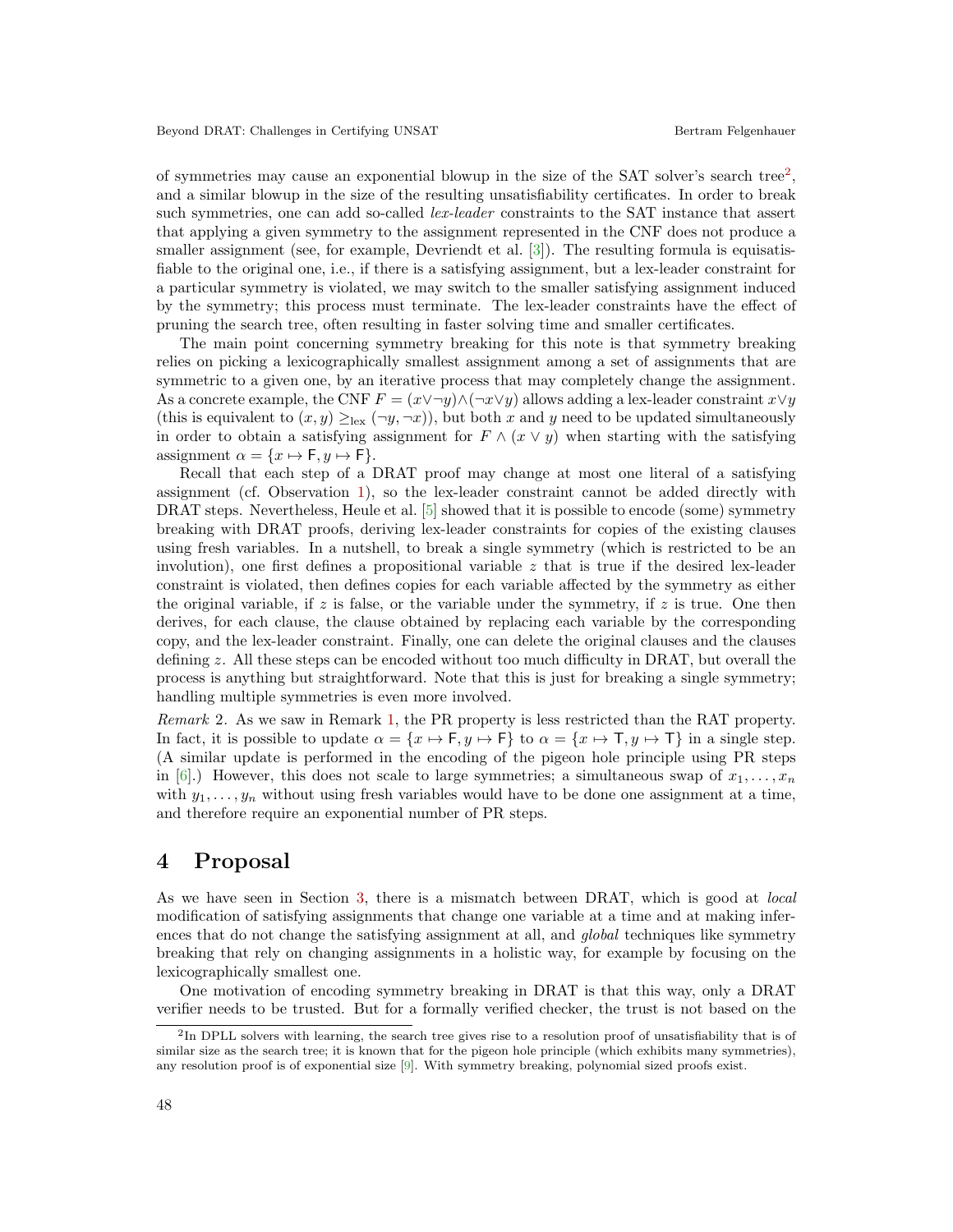simplicity and maturity of the code, but on having a machine checked correctness proof. Therefore, incorporating checking and breaking of symmetries (and derivation of the corresponding lex-leader constraints) can be accomplished without diminishing the trust.

I believe that there is value in direct certification of global techniques. This could be done by separate certifiers, or by extending the DRAT format and the corresponding verification toolchains. For symmetry breaking, the main benefit would be that producing certificates becomes much easier and more compact than encoding them in DRAT format.

As a minimal proposal, consider breaking syntactical symmetries<sup>[3](#page-3-1)</sup>. In that case, the certificate contains a list of permutations, and list of literals defining a lexicographic order of assignments. The certifier would check that the permutations are indeed syntactic symmetries of the input formula, and add lex-leader constraints corresponding to the given permutations in a predetermined order and encoding. I expect that if a solver wants to use a different encoding, it can produce additional DRAT steps to derive it.

## <span id="page-3-0"></span>5 Discussion

Extending the DRAT format has costs and benefits, which should be weighed. For each extension, a format needs to be specified, checkers have to be extended or possibly new checkers written, and solvers respectively preprocessors that want to use the extension have to be adapted.

There is also the question, raised by M. Heule during the discussion at ARCADE, whether DRAT should be extended at all. Currently, a great advantage of the DRAT format is that it is a very simple, fixed format. If we start extending the format, we move away from this sweet spot and there is a danger that the process of adding extensions will never stop. There have been requests to extend the DRAT format in the past. These requests concerned

- 1. symmetry breaking (as discussed above);
- 2. cutting planes for cardinality and pseudo-boolean constraints; and
- 3. Gaussian elimination for XOR constraints.

I believe that symmetry breaking stands out from this list in two ways. First, it is applicable to plain CNF, while a proper treatment of cutting planes and Gaussian elimination would require dealing with pseudo-boolean or XOR constraints, or somehow recognizing their encodings in a CNF. Secondly, the latter two extensions are about inferences that do not affect satisfying assignments, so we can realistically expect that they can be encoded in DRAT economically. In contrast, as argued earlier, symmetry breaking requires making copies of all affected clauses with new variables, which is expensive.

A final question that should be asked of extensions is whether they are useful. In the case of symmetry breaking, BreakIDCOMiniSatPS won No-Limit track in SAT 2016 competition [\[1\]](#page-4-9) but didn't participate in the main track because no DRAT output for symmetry breaking was implemented, presumably because the procedure for doing that is very complex. This indicates that dedicated support for symmetry breaking would be helpful.

<span id="page-3-1"></span><sup>3</sup>A syntactical symmetry is one that if applied to the input formula under consideration, results in the same formula again, modulo associativity and commutation of ∨ and ∧.